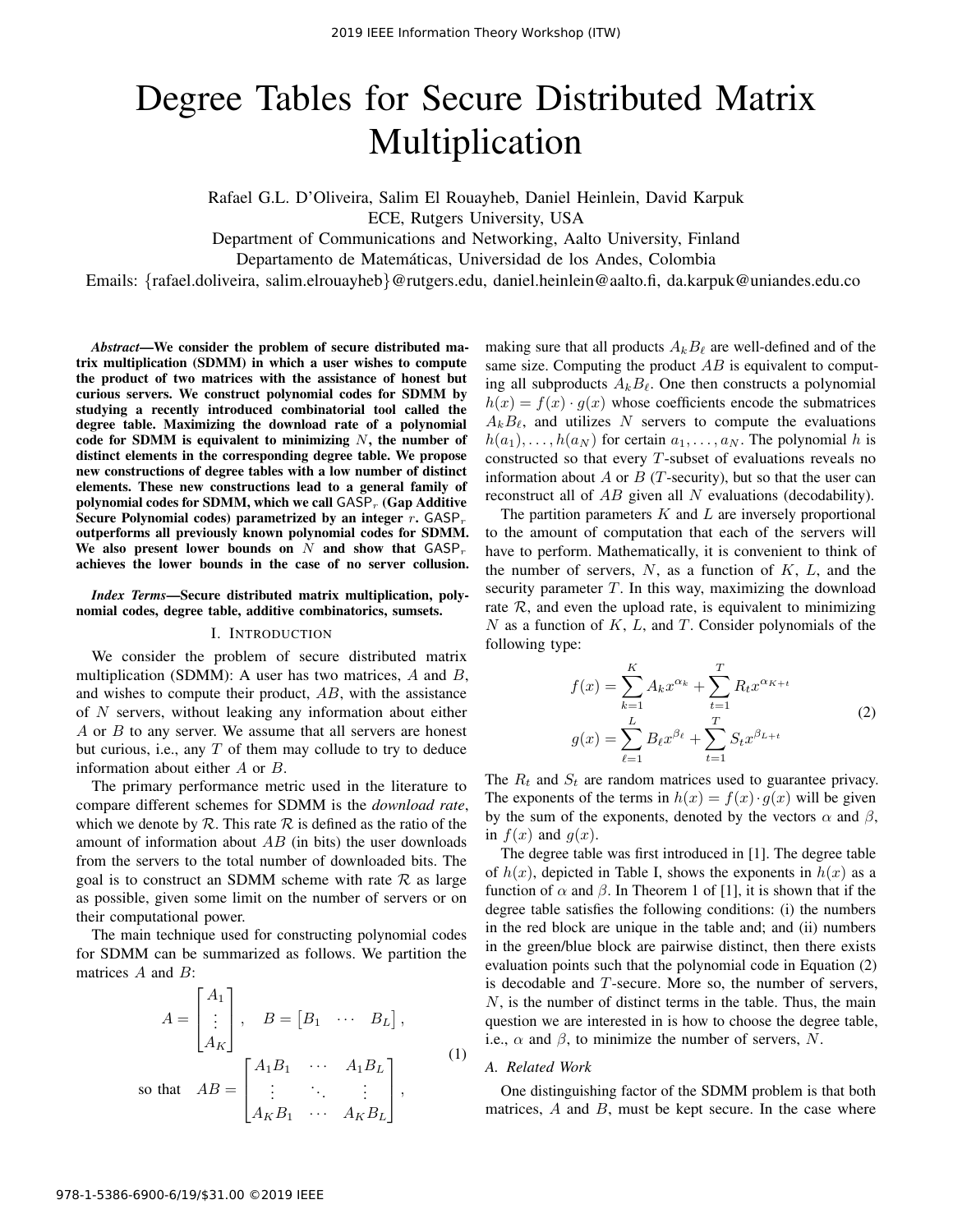|            | $\beta_1$ | $\sim$ $\sim$ $\sim$ $\sim$ | Þт. | $\beta_{L+1}$                                                                                                                                          | $\cdots$                        | $\beta_{L+T}$                   |
|------------|-----------|-----------------------------|-----|--------------------------------------------------------------------------------------------------------------------------------------------------------|---------------------------------|---------------------------------|
| $\alpha_1$ |           |                             |     | $\alpha_1+\beta_1$ $\cdots$ $\alpha_1+\beta_L$ $\alpha_1+\beta_{L+1}$                                                                                  | $\mathbf{r} \cdot \mathbf{r}$ . | $\alpha_1+\beta_{L+T}$          |
|            |           |                             |     |                                                                                                                                                        |                                 |                                 |
| $\alpha_K$ |           |                             |     | $\alpha_K + \beta_1$ $\cdots$ $\alpha_K + \beta_L$ $\alpha_K + \beta_{L+1}$                                                                            |                                 | $\cdots \alpha_K + \beta_{L+T}$ |
|            |           |                             |     | $\alpha_{K+1}$ $\alpha_{K+1}$ + $\beta_1$ $\cdots$ $\alpha_{K+1}$ + $\beta_L$   $\alpha_{K+1}$ + $\beta_{L+1}$ $\cdots$ $\alpha_{K+1}$ + $\beta_{L+T}$ |                                 |                                 |
|            |           |                             |     |                                                                                                                                                        |                                 |                                 |
|            |           |                             |     | $\alpha_{K+T}$ $\alpha_{K+T}$ + $\beta_1$ $\cdots$ $\alpha_{K+T}$ + $\beta_L$ $\alpha_{K+T}$ + $\beta_{L+1}$ $\cdots$ $\alpha_{K+T}$ + $\beta_{L+T}$   |                                 |                                 |

Table I: The Degree Table. The  $\alpha_i$ 's and  $\beta_i$ 's are the exponents of the polynomials  $f(x)$  and  $g(x)$  in (2) used to encode A and B, respectively. The table entries are the monomial degrees in  $f(x) \cdot g(x)$ . The problem is to choose the degrees  $\alpha_i$ 's and  $\beta_i$ 's to minimize the number of distinct entries in the table subject to: (i) Decodability, the numbers in the red block must be distinct to all the other ones; (ii) T-security, all numbers in the green/blue block must be pairwise distinct.

only one of the matrices must be kept secure, one can use methods like Shamir's secret sharing [2], Staircase codes [3], or Lagrange Coded Computing [4].

For distributed computations, polynomial codes were originally introduced in [5] in a slightly different setting, namely to mitigate stragglers in distributed matrix multiplication. This was followed by a series of works, [6]–[9].

In [10], a similar setting is studied with two major differences. Workers can communicate with each other and an extra security constraint, where a third party wants the final result of the computation and should not learn anything about the inputs.

Our setting was first considered in [11] for  $K = L$ , in which a polynomial scheme with  $N = (K + T)^2$  was presented. In [12], this was improved to  $N = (K + T)(L + 1) - 1$ . The same N was obtained in [13] for  $T = 1$ .

The degree table was introduced in [1] together with two schemes,  $GASP_{big}$  and  $GASP_{small}$ . We omit restating the formulas for N given in [1], since  $\text{GASP}_{\text{big}}$  is  $\text{GASP}_r$  with  $r = \min\{K, T\}$  and GASP<sub>small</sub> is GASP<sub>r</sub> with  $r = 1$  using the newly introduced common generalization called  $GASP<sub>r</sub>$  in Definition 1 and we give a new formula to compute the  $N$ value of  $GASP<sub>r</sub>$  in Theorem 1.

The study of the degree table is related to the topic of sumsets in additive combinatorics [14], [15]. In that context, a problem, usually referred to as the *inverse problem* is to obtain structural information on two finite sets, A and B, given that the cardinality of  $A + B = \{a + b : a \in A, b \in B\}$  is small.

In our case, the decodability condition implies that at least KL integers appear only with multiplicity one in the sumset and therefore classical theorems about sumsets yield only meaningful results if KL is small.

# *B. Summary of the paper*

The rest of the paper is organized as follows.

- In Section II, we summarize the highlights of this paper:
	- We present a family of SDMM schemes, called  $GASP<sub>r</sub>$ , which generalizes the best schemes pre-

viously known and outperforms them for many parameters.

- We give a formula for the number of servers,  $N$ , in  $GASP_r$ .
- We give lower bounds on  $N$  in general and show that  $GASP<sub>r</sub>$  is asymptotically optimal for certain parameters, namely when  $K = L = T = n^2 \ge 4$ .
- In Section III, we demonstrate our polynomial code  $GASP<sub>r</sub>$  via an explicit example, in order to show the subtleties of the construction.
- In Section IV, we show the idea of the proof ultimately leading to a formula of the  $N$  parameter of  $GASP<sub>r</sub>$  and for certain parameters, we prove the optimal choice of  $r$ .
- In Section V, we give lower bounds on the constructions using the degree table and show the optimality of  $GASP<sub>r</sub>$ for certain parameters.

# II. MAIN RESULTS

We start by introducing our main contribution,  $GASP<sub>r</sub>$  codes.

**Definition 1.** Given the partitioning parameters,  $K$  and  $L$ , the security parameter T, and  $1 \leq r \leq \min\{K, T\}$ , we define the polynomial code  $GASP<sub>r</sub>$  as the polynomials in Equation 2 with exponents  $\alpha$  and  $\beta$  given as

- $\alpha = (0, 1, \ldots, K-1, KL, KL+1, \ldots, KL+r-1, KL+$  $K, KL + K + 1, \ldots, KL + r - 1, \ldots$  of length  $K + T$ ,
- $\beta = (0, K, \ldots, K(L-1), KL, KL+1, \ldots, KL+T-1),$

if  $L \leq K$ . If  $K \leq L$  we just interchange the roles of K and  $L$  in the definition.

We call the parameter  $r$  the chain length.

In the remainder of this work, we assume, without loss of generality, that  $L \leq K$ . In the case where  $K < L$  one needs only to interchange the roles of  $K$  and  $L$  in all the expressions.

The following example will make Definition 1 clearer.

**Example 1.** For  $K = L = T = 4$  we have four GASP<sub>r</sub> codes, all of which have the same  $\beta = (0, 4, 8, 12, 16, 17, 18, 19)$ .

- For  $r = 1$ :  $\alpha = (0, 1, 2, 3, 16, 20, 24, 28)$ .
- For  $r = 2$ :  $\alpha = (0, 1, 2, 3, 16, 17, 20, 21)$ .
- For  $r = 3$ :  $\alpha = (0, 1, 2, 3, 16, 17, 18, 20)$ .
- For  $r = 4$ :  $\alpha = (0, 1, 2, 3, 16, 17, 18, 19)$ .

This family of codes are a generalization of the codes  $GASP_{small} = GASP_1$  and  $GASP_{big} = GASP_{min{K,T}}$  presented in [1].

We are interested in finding the best chain length  $r$ , i.e., the one which minimizes the number of servers needed, for any given parameters.

**Definition 2.** Let  $K$  and  $L$  be the partitioning parameters,  $T$ be the security parameter, and  $N(r)$ , the number of distinct terms in the degree table constructed by  $GASP_r$ . The optimal chain length is defined as

$$
r^* = \underset{r \in \{1, 2, \dots, \min\{K, T\}\}}{\arg \min} N(r).
$$

<sup>1</sup>

In Theorem 1 we show how to calculate the number of distinct terms in the degree table, i.e., the number of servers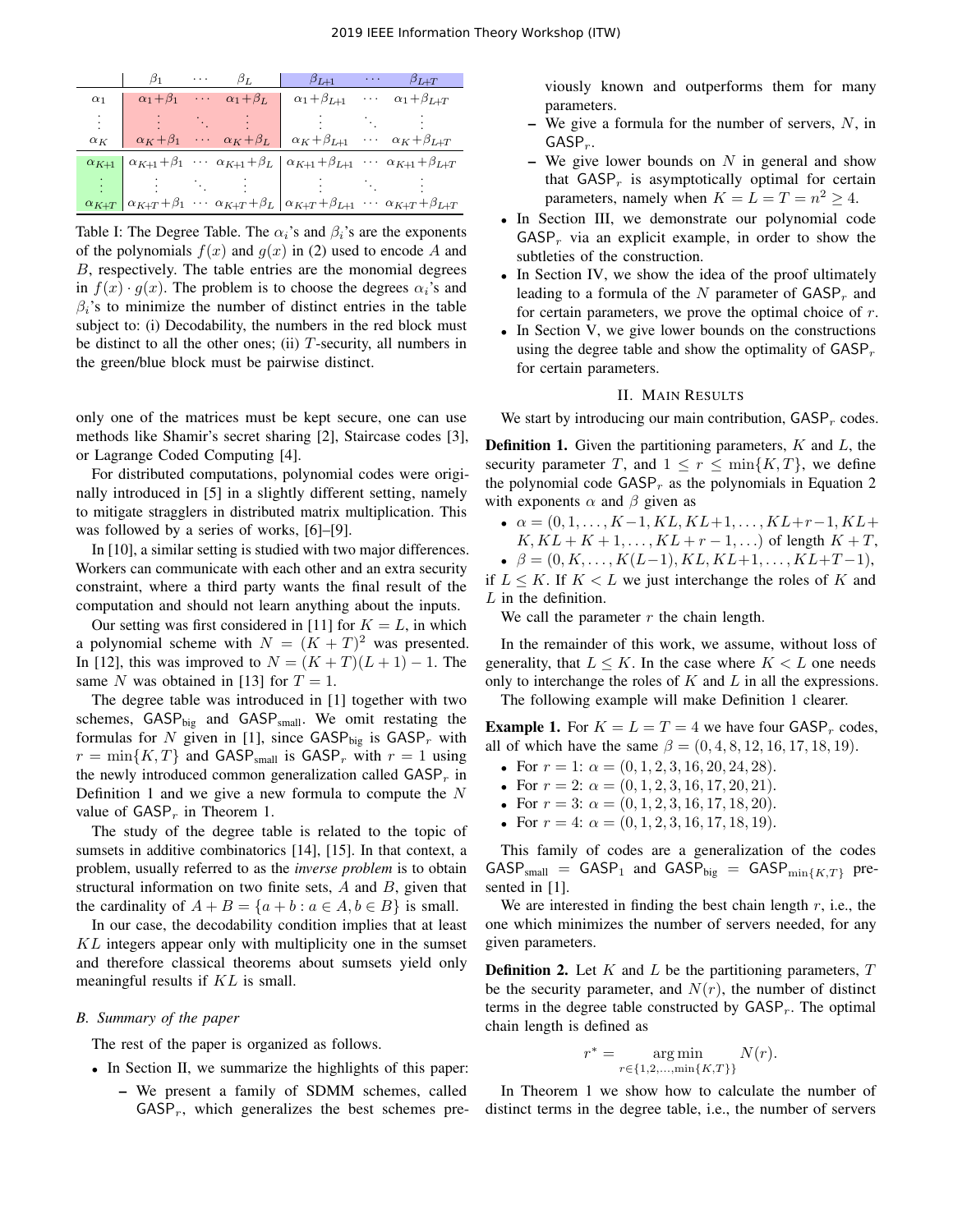needed for the scheme, for  $GASP<sub>r</sub>$ . Due to space constraints, we relegate the proof of this theorem to [16].

Theorem 1. *Let* K *and* L *be the partitioning parameters,* T *be the security parameter, and* r *be the chain length. Then, the degree table constructed by GASP<sub>r</sub> has the number of terms given by*  $N = KL + K + T - 1 + T(L + T) - S$ *, where* 

$$
S = \max\{0, \min\{r, \varphi\}\}L + 2\max\{0, r - z + 1\} + \gamma
$$
  
+  $(T - r)L + \max\{0, K + T - KL - 1\}$  (3)  
+  $\eta \max\{0, T - K + r - 1\} + (T - 1 - \eta)(T - 1),$ 

$$
\varphi = T - 1 - KL + 2K, \eta = \left\lfloor \frac{T-1}{r} \right\rfloor, z = \max\{1, \varphi + 1\},
$$

$$
\gamma = \begin{cases} 0 & \text{if } r < z \\ K(x - a)(x + a - 1)/2 - ab + xy + x & \text{else} \end{cases}
$$

*with* a, b, x, y *defined by*

$$
T-1-r = aK + b
$$
 and 
$$
0 \le b \le K - 1,
$$
  

$$
T-1-z = xK + y
$$
 and 
$$
0 \le y \le K - 1.
$$

The key to proving Theorem 1 is to determine the parameter S, called the score of the chain. In Section III, we give insights, using an example, on what  $S$  represents in the degree table, and in Section IV, we show how to compute it.

Theorem 1 allows us to infer the optimal chain length,  $r^*$ , by calculating S for every  $1 \le r \le \min\{K, T\}$ .

Under some conditions we are able to give a simple expression for the optimal chain length. A particularly revealing special case of this is presented in Corollary 1.

**Corollary 1.** In the setting of Theorem 1, if  $K = L = T = n^2$ for  $1 \leq n$ , then  $r^* = n$ . Hence, for  $n = 1$ ,  $N = 3$  and for  $n \geq 2$ , we have  $N = n^4 + 2n^3 + 2n^2 - n - 2$ .

In Theorem 2 we give three lower bounds for the number of distinct terms, N, of any degree table.

Theorem 2. *Let* K *and* L *be the partitioning parameters,* T *be the security parameter,* α *and* β *be vectors such that the degree table in Table I is decodable and* T*-secure, and* N *be the number of distinct terms in this degree table. Then the following three inequalities hold.*

- 1)  $KL + \max\{K, L\} + 2T 1 \leq N$ .
- 2) *If*  $3 \max\{K, L\} + 3T 2 < KL$  *or*  $2 \le K = L$ *, then*  $KL + \max\{K, L\} + 2T \leq N$ .
- 3)  $KL + K + L + 2T 1 T \min\{K, L, T\} \leq N$ .

We note that Inequality 3 in Theorem 2 is stronger than Inequality 1 if and only if  $T^2 < \min\{K, L\}$ . Inequality 2 is always stronger than Inequality 1 by one if its condition is met and hence Inequality 3 is stronger than Inequality 2 if its condition is met if and only if  $T^2 + 1 < \min\{K, L\}$ .

By comparing the bounds in Theorem 2 to the number of distinct terms in  $GASP<sub>r</sub>$ , counted via Theorem 1, we show in



Figure 1: Comparison of  $GASP_{small} = GASP_1$ ,  $GASP_{r^*}$  with  $r^* = n$  due to Corollary 1, and  $GASP_{big} = GASP_{min{K,T}}$  in the setting of  $K = L = T = n^2$ . The term "LB" refers to the left hand side of Inequality 2 in Theorem 2.

Corollaries 4 and 5 that  $GASP_{r^*}$  is optimal whenever one of the three parameters is one,  $K = 1$ ,  $L = 1$  or  $T = 1$ .

In the setting of Corollary 1, we can show that  $GASP_{r^*}$  is asymptotically optimal.

**Corollary 2.** In the setting of Corollary 1, if  $K = L = T =$  $n^2 \geq 4$ , then the following lower bound on N holds

$$
N \ge n^4 + 3n^2. \tag{4}
$$

Moreover,  $GASP_n$  is asymptotically optimal and within 38% of the lower bound.

*Proof.* Inequality (2) in Theorem 2 is  $KL + \max\{K, L\}$  +  $2T = n^4 + 3n^2$  and the fraction of the size of the degree table constructed by  $GASP_n$  divided by the left hand side of Inequality (2) in Theorem 2 is

$$
\frac{n^4 + 2n^3 + 2n^2 - n - 2}{n^4 + 3n^2} \le \frac{n^4 + 2n^3 + 2n^2}{n^4}
$$
\n
$$
= 1 + 2n^{-1} + 2n^{-2} \in 1 + \Theta(n^{-1}),
$$
\n(5)

i.e., the left hand side is asymptotically optimal and its maximum is  $< 1.38$  by  $n \approx 3$ . П

In Figure 1, we draw  $GASP_{small}$ ,  $GASP_{medium}$ , and  $GASP_{big}$ . The graphs are normalized to the left hand side of Inequality (2) in Theorem 2 and we draw the right hand side of Inequality 5.

Remark 1. The lower bounds presented here are with respect to the degree table construction. Thus, when we say a construction is optimal, we mean with respect to the degree table.

# III. A MOTIVATING EXAMPLE:  $K = L = T = 4$

In this example we consider the multiplication of two matrices A and B over a finite field  $\mathbb{F}_q$ , partitioned as:

$$
A = \begin{bmatrix} A_1 \\ A_2 \\ A_3 \\ A_4 \end{bmatrix}, \quad B = \begin{bmatrix} B_1 & B_2 & B_3 & B_4 \end{bmatrix}
$$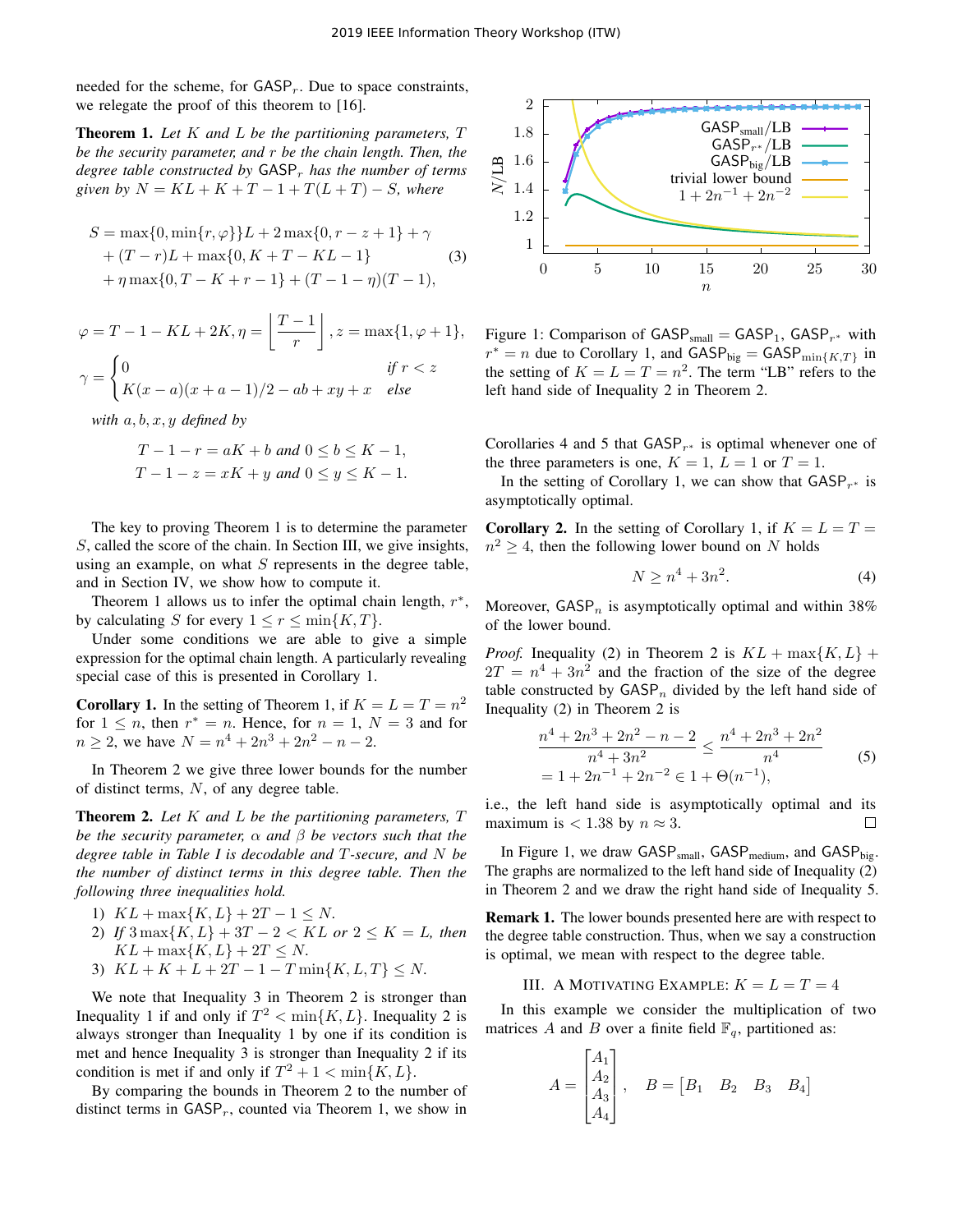|                             |          | $0\quad 4$ |  |                            |  |  | 8 12 16 17 18 19            |                |          |       |  | 0 4 8 12 16 17 18 19           |  |  |             |                             |          |          |  |  |                                                                      |  |  |                             | $0 \quad 4 \quad 8 \quad 12 \quad 16 \quad 17 \quad 18 \quad 19$ |                 |                  | $0 \quad 4 \quad 8 \quad 12 \mid 16 \quad 17 \quad 18 \quad 19$ |  |                     |  |  |  |  |
|-----------------------------|----------|------------|--|----------------------------|--|--|-----------------------------|----------------|----------|-------|--|--------------------------------|--|--|-------------|-----------------------------|----------|----------|--|--|----------------------------------------------------------------------|--|--|-----------------------------|------------------------------------------------------------------|-----------------|------------------|-----------------------------------------------------------------|--|---------------------|--|--|--|--|
| $\Omega$                    | $\Omega$ |            |  | 4 8 12 16 17 18 19         |  |  |                             | 0 <sup>1</sup> | $\theta$ | $-4-$ |  | 8 12                           |  |  | 16 17 18 19 |                             | $\Omega$ | $\theta$ |  |  | 4 8 12 16 17 18 19                                                   |  |  |                             |                                                                  | $\Omega$        | $\left( \right)$ |                                                                 |  | 4 8 12 16 17 18 19  |  |  |  |  |
|                             |          |            |  | 5 9 13 17 18 19 20         |  |  |                             |                |          |       |  | 5 9 13 17 18 19 20             |  |  |             |                             |          |          |  |  | 5 9 13 17 18 19 20                                                   |  |  |                             |                                                                  |                 |                  |                                                                 |  | 5 9 13 17 18 19 20  |  |  |  |  |
|                             |          |            |  | 2 6 10 14 18 19 20 21      |  |  |                             |                |          |       |  | 6 10 14 18 19 20 21            |  |  |             |                             |          |          |  |  | 6 10 14 18 19 20 21                                                  |  |  |                             |                                                                  |                 |                  |                                                                 |  | 6 10 14 18 19 20 21 |  |  |  |  |
|                             |          |            |  |                            |  |  | 3 3 7 11 15 19 20 21 22     |                |          |       |  | 3 3 7 11 15 19 20 21 22        |  |  |             |                             |          |          |  |  | 3 7 11 15 19 20 21 22                                                |  |  |                             |                                                                  |                 |                  | 3 3 7 11 15 19 20 21 22                                         |  |                     |  |  |  |  |
|                             |          |            |  | 16 16 20 24 28 32 33 34 35 |  |  |                             |                |          |       |  | 16 16 20 24 28 32 33 34 35     |  |  |             |                             |          |          |  |  | 16 16 20 24 28 32 33 34 35                                           |  |  |                             |                                                                  |                 |                  | 16 16 20 24 28 32 33 34 35                                      |  |                     |  |  |  |  |
|                             |          |            |  | 20 20 24 28 32 36 37 38 39 |  |  |                             |                |          |       |  | 17   17 21 25 29   33 34 35 36 |  |  |             |                             |          |          |  |  | $17 \mid 17 \mid 21 \mid 25 \mid 29 \mid 33 \mid 34 \mid 35 \mid 36$ |  |  |                             |                                                                  |                 |                  | 17 17 21 25 29 33 34 35 36                                      |  |                     |  |  |  |  |
|                             |          |            |  | 24 24 28 32 36 40 41 42 43 |  |  |                             |                |          |       |  | 20 20 24 28 32 36 37 38 39     |  |  |             |                             |          |          |  |  | 18 18 22 26 30 34 35 36 37                                           |  |  |                             |                                                                  | 18 <sup>1</sup> |                  | 18 22 26 30 34 35 36 37                                         |  |                     |  |  |  |  |
|                             |          |            |  | 28 28 32 36 40 44 45 46 47 |  |  |                             |                |          |       |  | 21 21 25 29 33 37 38 39 40     |  |  |             |                             |          |          |  |  | 20 20 24 28 32 36 37 38 39                                           |  |  |                             |                                                                  |                 |                  | 19 19 23 27 31 35 36 37 38                                      |  |                     |  |  |  |  |
| (a) $r=1$ , $S=14$ , $N=41$ |          |            |  |                            |  |  | (b) $r=2$ , $S=19$ , $N=36$ |                |          |       |  |                                |  |  |             | (c) $r=3$ , $S=18$ , $N=37$ |          |          |  |  |                                                                      |  |  | (d) $r=4$ , $S=16$ , $N=39$ |                                                                  |                 |                  |                                                                 |  |                     |  |  |  |  |

Table II: The degree tables for GASP, for all r, in the setting where  $K = L = T = 2^2$ . As per Corollary 1,  $r^* = 2$  achieves  $N = 36$ . The lower bound for these tables, given in (4), is  $N \ge 28$ . The gray region in the lower half of the degree table consists of the terms which have already appeared before. Their quantity is precisely the score, S, appearing in Theorem 1.

so that all the products  $A_k B_\ell$  are of the same size. The product  $AB$  is given by

$$
AB = \begin{bmatrix} A_1B_1 & A_1B_2 & A_1B_3 & A_1B_4 \\ A_2B_1 & A_2B_2 & A_2B_3 & A_2B_4 \\ A_3B_1 & A_3B_2 & A_3B_3 & A_3B_4 \\ A_4B_1 & A_4B_2 & A_4B_3 & A_4B_4 \end{bmatrix}
$$

We construct a scheme which computes each term  $A_kB_\ell$ , and therefore all of AB via polynomial interpolation. The scheme must be private for any  $T = 4$  servers colluding to infer any information about the A or B.

Let  $R_1, \ldots, R_4$  and  $S_1, \ldots, S_4$  be matrices picked independently and uniformly at random with entries in  $\mathbb{F}_q$ , of sizes equal to the  $A_k$  and  $B_\ell$ , respectively. Define the polynomials

$$
f(x) = A_1 x^{\alpha_1} + A_2 x^{\alpha_2} + A_3 x^{\alpha_3} + A_3 x^{\alpha_4} + R_1 x^{\alpha_5} + R_2 x^{\alpha_6} + R_3 x^{\alpha_7} + R_4 x^{\alpha_8}
$$

$$
g(x) = B_1 x^{\beta_1} + B_2 x^{\beta_2} + B_3 x^{\beta_3} + B_4 x^{\beta_4}
$$
  
+  $S_1 x^{\beta_5} + S_2 x^{\beta_6} + S_3 x^{\beta_7} + S_4 x^{\beta_8}$ 

We recover the products  $A_k B_\ell$  by interpolating the product  $h(x) = f(x)g(x)$ . Specifically, for some evaluation points  $a_n \in$  $\mathbb{F}_q$ , we send  $f(a_n)$  and  $g(a_n)$  to server  $n = 1, \ldots, N$ , who then responds with  $h(a_n) = f(a_n)g(a_n)$ . These evaluations suffice to interpolate all of  $h(x)$ . In particular, we are able to retrieve the coefficients of  $h(x)$ , which in turn will allow us to decode all the  $A_k B_\ell$ .

In [1], it was shown that if the degree table of  $\alpha$  and  $\beta$ satisfy the conditions in Table I, then the number of evaluation points needed, N, is equal to the number of distinct terms in the degree table.

In Table II, we show the degree tables of  $\mathsf{GASP}_r$  for all r. The upper half of the degree table coincides for every  $r$ , and consists of the numbers from 0 to  $KL + K + T - 2 = 22$ .

The gray region in the lower half of the degree table consists of the terms which have already appeared before, by ordering them up to down. The number of terms in the gray region is precisely the score, S, appearing in Theorem 1.

We calculate the number of distinct terms in the degree table as follows. As seen previously, the upper half of the degree table has  $KL + K + T - 1 = 23$  distinct terms. The lower half has a total of  $T(L+T) = 32$  terms, S of which appear elsewhere. Thus  $N = KL+K+T-1+T(L+T)-S = 55-S$ .

In Theorem 1 we show how to compute the score,  $S$ , for any  $r$ . In general, we can determine the best chain length, r<sup>\*</sup>, by computing all  $\min\{K,T\} = 4$  possibilities for r and choosing the one which maximizes the score, S. In this case  $r^* = 2$  which could have also been obtained directly through Corollary 1. Thus, for this case,  $GASP<sub>2</sub>$  is the best known scheme requiring  $N = 36$  servers.

Using the best lower bound for this case in Theorem 2, we obtain  $N \ge KL + \max\{K, L\} + 2T = 28$ .

# IV.  $GASP_r$

# *A. The Number of Distinct Terms in GASP<sub>r</sub>*

In this section we will show the key ingredient for proving Theorem 1, the computation of the score of, S, of the chain.

**Definition 3.** Let  $K$  and  $L$  be the partitioning parameters,  $T$ be the security parameter, and  $r$  be the chain length of the code  $GASP_r$ .

For  $1 \leq i \leq T$  we define  $L_i$  (and  $R_i$ ) to be the set of integers that are in the first L (last T) entries of row  $K + i$ such that these integers appear in the first  $K + i - 1$  rows of the degree table constructed by  $GASP_r$ .

We call the cardinalities,  $|L_i|$  and  $|R_i|$ , the left and, respectively, right score of the row  $K + i$ .

In Table II, the left scores are represented by the gray regions in the lower left side of the degree table, and the right scores by the gray regions in the lower right side.

Definition 4. In the setting of Definition 3, we define the score of row *i* as  $S_i = |L_i| + |R_i|$  and the score of the chain *r* as  $S = S_1 + \ldots + S_T.$ 

By the arguments in Section III, we showed that  $N =$  $KL + K + T - 1 + T(L + T) - S$ . Thus, determining N is a matter of determining  $S$  which is a function of left and right scores. In Lemma 1 we show how to find these scores.

Lemma 1. *In the setting of Definition 3, it follows that*

$$
|L_i| = \begin{cases} \min\{L, 2 + \lfloor (T - 1 - i)/K \rfloor\} & \text{if } 1 \le i \le r \\ L & \text{if } r + 1 \le i \le T \end{cases}
$$